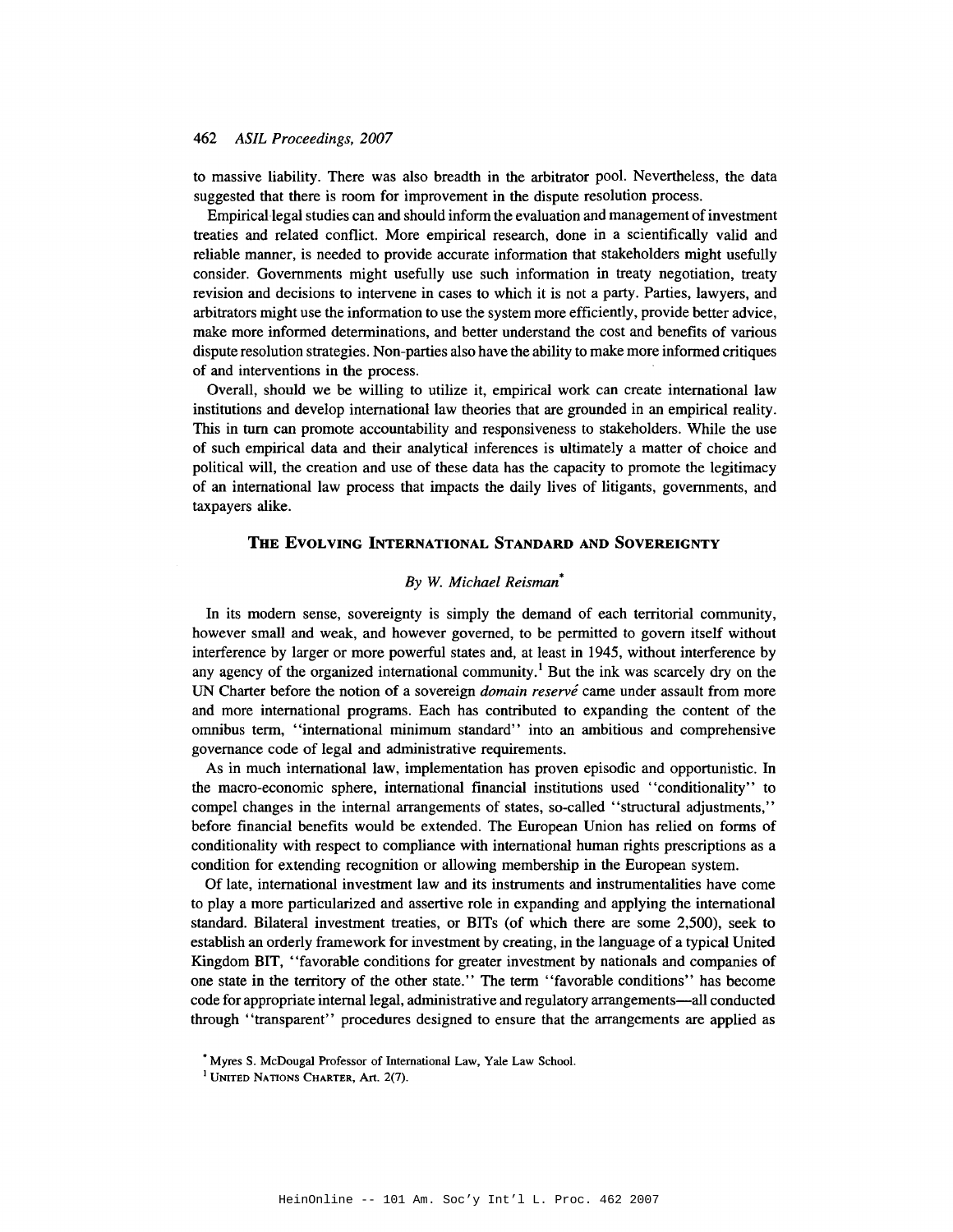they are supposed to be applied. "Favorable conditions" require an effective normative framework, comprised of impartial courts, an efficient and legally restrained bureaucracy and the measure of transparency in decision-making which is now recognized as a necessary part of the ensemble of control mechanisms over governments and a component of the international standard of governance.

BITs, in the aggregate, are thus influencing the content of the "international standard," by raising international law's bar for the way states are expected to conduct their internal affairs through the concept of "fair and equitable treatment." Matters have gone from the *Neer* standard of "an outrage . . . bad faith . . . a willful neglect of duty . . . an insufficiency of governmental action," to a lower and more nuanced standard that actually involves a much more searching inquiry into the administrative actions of the respondent government.<sup>2</sup> Waste Management II, which undertook to summarize and synthesize the case law until that time, spoke of conduct that was "arbitrary, grossly unfair, unjust or idiosyncratic."<sup>3</sup>

Of course, international law is replete with largely unenforceable injunctions. What is different here is that most BITs allow qualifying investors themselves, without the espousal, permission, or blessing of their state of nationality, to invoke an international tribunal to review host state action, in terms of whether it has constituted "fair and equitable" treatment. This procedural change has had major substantive effects. Sir Henry Maine observed that "so great is the ascendency of the Law of Actions in the infancy of Courts of Justice, that substantive law has at first the look of being gradually secreted in the interstices of procedure."<sup>4</sup> The observation also applies to this stage of development of international law: the procedural innovation—the ascription of international standing to the investor—has transformed what was heretofore only intermittently applied law into effective law. Considerable diplomatic capital is consumed in each governmental demarche against another; many other urgent issues have claims on that capital. So as long as international standards could only be enforced by states, governments were pressed to ignore or proceed "deliberately" or inconsistently with respect to many of the deprivations its nationals claimed to have suffered.

With the initiative for enforcement transferred entirely to a private party with an economic interest in the outcome, the possibility of an espousing government's disinterest militating against its national's claim does not arise. Thus, there is more and more invocation of thirdparty decision, more demands for enforcement, and more supervision of domestic legal processes.

Along with the right of private initiation of claims, the scope of appraisal has expanded dramatically. Contrast the high thresholds set in *Neer* and *Chattin*, which we considered earlier, with some current formulations. In *Metalclad*, the Tribunal said that "[t]he totality of these circumstances demonstrates a lack of orderly process and timely disposition in relation to an investor of a Party acting in the expectation that it would be treated fairly and justly."<sup>5</sup> In *Tecmed*, in a paragraph that has been recited by many other Tribunals, the Tribunal said:

 $2$  Neer v. Mexico, para. 4 (U.S.–Mex. Gen. Cl. Comm'n, Oct. 15, 1926).

<sup>&</sup>lt;sup>3</sup> Waste Management, Inc. v. United Mexican States, ICSID Award of April 30, 2004 at paragraph 98, pages  $35 - 36.$ 

<sup>&</sup>lt;sup>4</sup> Henry Sumner Maine, Dissertations on Early Law and Custom 389 (1891).

<sup>&</sup>lt;sup>5</sup> Metalclad Corp. v. Mexico, Award (NAFTA Ch. 11 Arb. Trib. Aug. 30, 2000, paragraph 99 at page 27) (discussed in case report by William S. Dodge, at 95 AJIL 910 (2001)).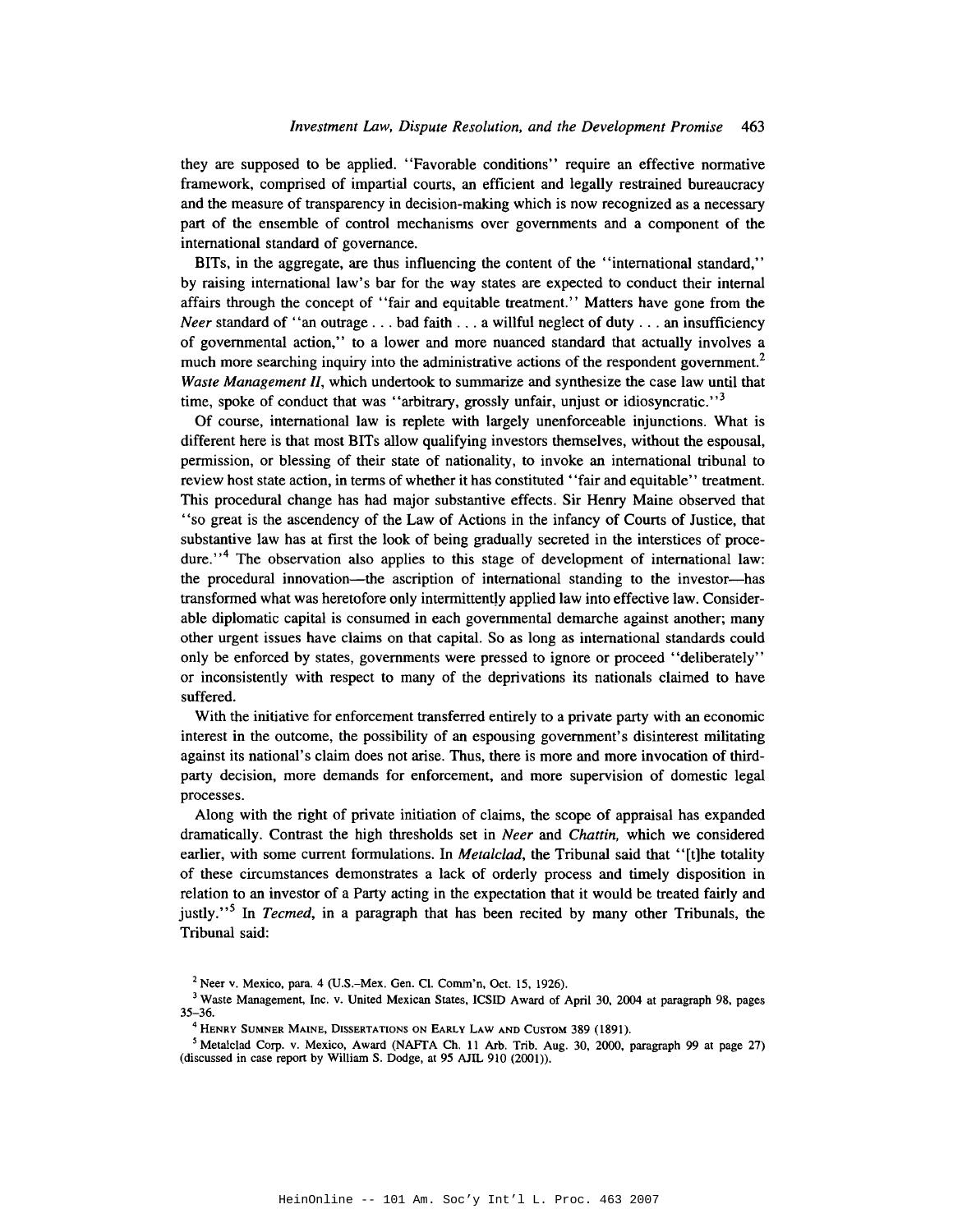#### 464 ASIL Proceedings, 2007

The foreign investor expects the host State to act in a consistent manner, free from ambiguity and totally transparently in its relations with the foreign investor, so that it may know beforehand any and all rules and regulations that will govern its investments, as well as the goals of the relevant policies and administrative practices or directives, to be able to plan its investment and comply with such regulations. Any and all State actions conforming to such criteria should relate not only to the guidelines, directives or requirements issued, or the resolutions approved thereunder, but also the goals underlying such regulations. (emphasis added)<sup>o</sup>

Even more far-reaching is the statement in Occidental v. Ecuador, where the Tribunal said: "The relevant question for international law in this discussion is . . . rather whether the legal and business framework meets the requirements of stability and predictability under international law."<sup>7</sup>

In addition to appraising the adequacy of the total administrative structure of a respondent state, international investment tribunals are increasingly making appraisals of the propriety of *specific* national administrative actions with respect to a foreign investor in terms of the law of the Respondent as well as by an international standard of comportment. Consider one other paragraph from the Occidental award:

The Tribunal agrees with the [Internal Revenue Service of Ecuador] that Article 69A [of the Tax Code] grants the right to a tax refund to exporters of goods involved in activities such as mining, fishing, lumber, bananas and African palm oil. The Tribunal does not, however, agree that the oil industry is excluded from the application of Article 69A. . . . As has been explained above, the Tribunal has concluded that VAT reimbursement was not included in [Occidental's] Contract. It follows that under Ecuadorian tax legislation the Claimant is entitled to such a refund.<sup>8</sup>

Thus, international investment tribunals are tending toward a *dédoublement fonctionnel*: First, reviewing the adequacy of the entire administrative framework in terms of international law standards. Second, reviewing the administrative action of a respondent state in terms of its propriety and accuracy under its own law.

This expanded review of matters heretofore deemed quintessentially domestic is raising acute problems within states because of two coinciding factors. The first is the transformation in governance modes within states seeking development from the Laissez-Faire model to the Regulatory model. It is appreciated that the accommodation of an efficient economy with the complex political demands of democratic states, the protection of the most vulnerable strata of the population, and the preservation of the environment all require a continuing managerial approach to internal economic activity. Just as the developing state is learning to manage its political economy, the international system is subjecting the efforts of all states to greater and greater external scrutiny. The second new factor is the dramatic empowerment of civil society in the host state and the extent to which it is now capable of pressing visions of national interest which are not necessarily identical to those pursued by the national government.

The expanded role of international investment law has been resisted in many different ways by states themselves—and not only by developing states. One response is the attempt to discard international arbitration as a mode of dispute resolution for foreign investment matters. Another has been an attempt to revive the Calvo Doctrine in new raiment. Its vehicle

 $6$  Tecnicas Medioambientales Tecmed S.A. v. The United Mexican States (ICSID Award of May 29, 2003), paragraph 154 at page 61.

<sup>&</sup>lt;sup>7</sup> Occidental Exploration & Prod. Co. v. Ecuador, para. 191 (UNCITRAL July 1, 2004).

 $8$  *Id.*, at paragraphs 136 and 143.